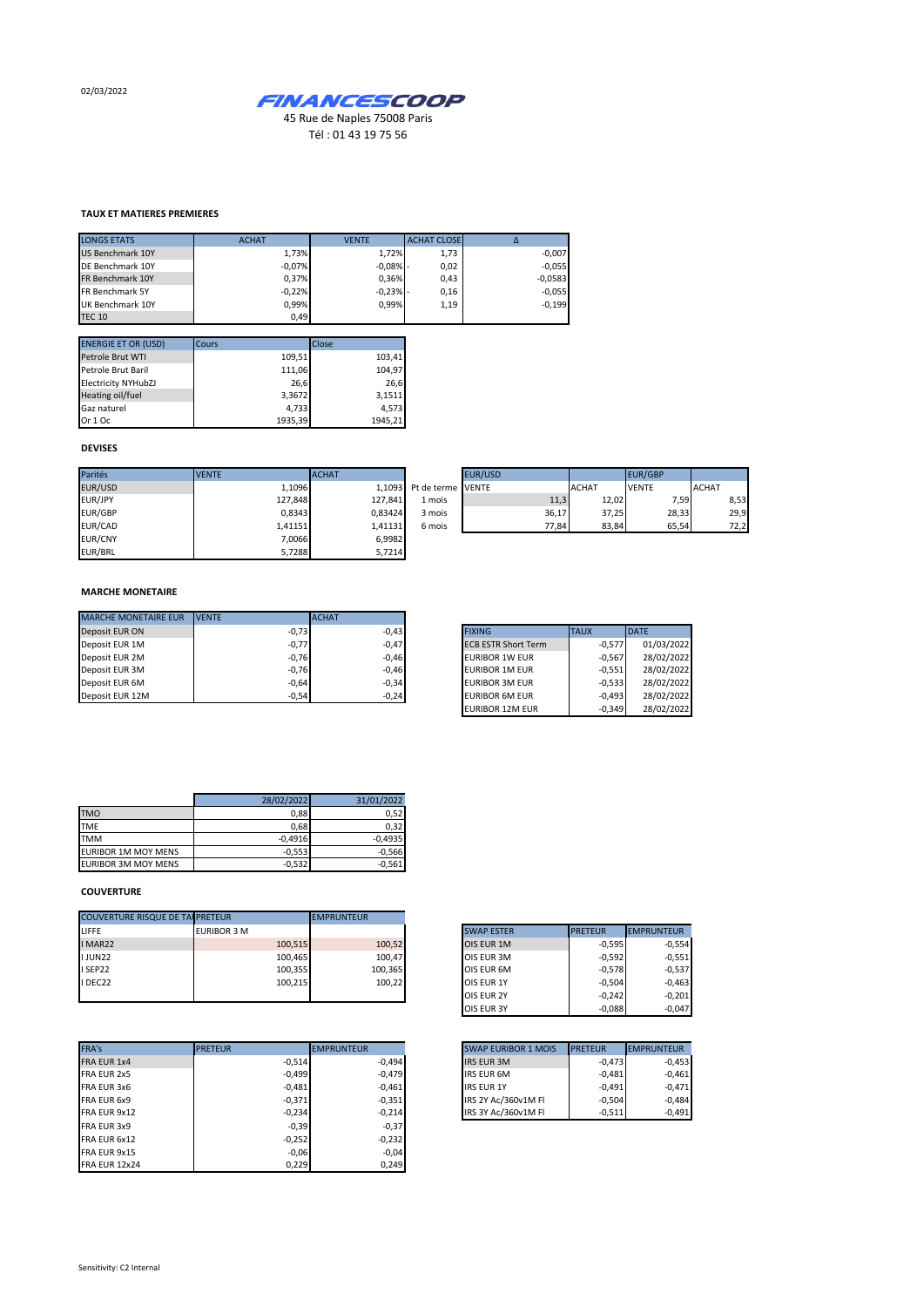| <b>SWAP EURIBOR 6 MOIS</b> | <b>PRETEUR</b> | <b>EMPRUNTEUR</b> | <b>SWAP EURIBOR 3 MOIS</b> | <b>PRETEUR</b><br><b>EMPRUNTEUR</b> |
|----------------------------|----------------|-------------------|----------------------------|-------------------------------------|
| <b>IRS EUR 1Y</b>          | $-0,3861$      | $-0,3461$         | <b>IRS EUR 1Y</b>          | $-0,423$                            |
| <b>IRS EUR 2Y</b>          | $-0,3924$      | $-0,3524$         | <b>IRS EUR 2Y</b>          | $-0,111$                            |
| <b>IRS EUR 3Y</b>          | $-0,3768$      | $-0,3368$         | <b>IRS EUR 3Y</b>          | 0.067                               |
| <b>IRS EUR 4Y</b>          | $-0,352$       | $-0,312$          | <b>IRS EUR 4Y</b>          | 0,195                               |
| <b>IRS EUR 5Y</b>          | $-0,3179$      | $-0.2779$         | <b>IRS EUR 5Y</b>          | 0,288                               |
| <b>IRS EUR 6Y</b>          | $-0,2773$      | $-0,2373$         | <b>IRS EUR 6Y</b>          | 0,362                               |
| <b>IRS EUR 7Y</b>          | $-0,2313$      | $-0,1913$         | <b>IRS EUR 7Y</b>          | 0.43                                |
| <b>IRS EUR 10Y</b>         | $-0,0748$      | $-0,0348$         | <b>IRS EUR 10Y</b>         | 0,628                               |

| <b>SWAP EURIBOR 3 MOIS</b> | <b>PRETEUR</b> | <b>EMPRUNTEUR</b> |
|----------------------------|----------------|-------------------|
| <b>IRS EUR 1Y</b>          | $-0,423$       | $-0,383$          |
| <b>IRS EUR 2Y</b>          | $-0,111$       | $-0,071$          |
| <b>IRS EUR 3Y</b>          | 0,067          | 0,107             |
| <b>IRS EUR 4Y</b>          | 0,195          | 0,235             |
| <b>IRS EUR 5Y</b>          | 0,288          | 0,328             |
| <b>IRS EUR 6Y</b>          | 0,362          | 0,402             |
| <b>IRS EUR 7Y</b>          | 0.43           | 0.47              |
| <b>IRS EUR 10Y</b>         | 0.628          | 0.668             |

| <b>TAUX EURIBOR</b>      | 28/02/2022 | 25/02/2022 | Δ        |
|--------------------------|------------|------------|----------|
| <b>EURIBOR 1W EUR</b>    | $-0,57$    | $-0,56$    | $-0,009$ |
| <b>EURIBOR 1M EUR</b>    | $-0,55$    | $-0,54$    | $-0,008$ |
| <b>EURIBOR 3M EUR</b>    | $-0,53$    | $-0,53$    | $-0,005$ |
| <b>EURIBOR 6M EUR</b>    | $-0,49$    | $-0,49$    | $-0,005$ |
| <b>EURIBOR 12M EUR</b>   | $-0,35$    | $-0,35$    | $-0,001$ |
|                          | 01/03/2022 | 28/02/2022 |          |
| XEU Benchmark 2Y         | $-0,84$    | $-0,71$    | $-0,129$ |
| <b>XEU Benchmark 3Y</b>  | $-0,66$    | $-0,51$    | $-0,154$ |
| <b>XEU Benchmark 4Y</b>  | $-0,61$    | $-0,44$    | $-0,168$ |
| <b>XEU Benchmark 5Y</b>  | $-0,29$    | 0,02       | $-0,302$ |
| <b>XEU Benchmark 6Y</b>  | $-0,37$    | $-0,18$    | $-0,184$ |
| <b>XEU Benchmark 7Y</b>  | $-0,31$    | $-0,13$    | $-0,183$ |
| <b>XEU Benchmark 8Y</b>  | 0,09       | 0,37       | $-0,278$ |
| <b>XEU Benchmark 9Y</b>  | 0,20       | 0,47       | $-0,265$ |
| XEU Benchmark 10Y        | 0,29       | 0,56       | $-0,268$ |
| XEU Benchmark 12Y        | 0,50       | 0,73       | $-0,229$ |
| <b>XEU Benchmark 15Y</b> | 0,11       | 0,27       | $-0,160$ |
| <b>XEU Benchmark 20Y</b> | 0,08       | 0,23       | $-0,157$ |
| <b>TEC 30</b>            | 1,10       | 1,20       | $-0,100$ |
|                          |            |            |          |





| $-0,533$   |         |          |                 |          |                   |
|------------|---------|----------|-----------------|----------|-------------------|
| 02/03/2022 |         |          |                 |          |                   |
| 100,515    | 100,515 | $-0,515$ | 101,030         | $-0,515$ | 0,018             |
| 100,465    | 100.48  | $-0,465$ | 100,930         | $-0,480$ | 0,068             |
| 100,36     | 100,37  | $-0,360$ | 100,720         | $-0,370$ | 0,173             |
| 100,22     | 100,215 | $-0,220$ | 100.440         | $-0,215$ | 0,313             |
| 99,985     | 99,975  | 0,015    | 99,970          | 0,025    | 0,548             |
| 99,805     | 99,79   | 0,195    | 99,610          | 0,210    | 0,728             |
| 99,69      | 99,67   | 0,310    | 99,380          | 0,330    | 0,843             |
| 99,635     | 99,61   | 0,365    | 99,270          | 0,390    | 0,898             |
| 99,605     | 99,57   | 0,395    | 99,210          | 0,430    | 0,928             |
| 99,57      | 99,53   | 0,430    | 99,140          | 0,470    | 0,963             |
| 99,53      | 99,49   | 0,470    | 99,060          | 0,510    | 1,003             |
| 99,495     | 99,455  | 0,505    | 98,990          | 0,545    | 1,038             |
|            |         |          | 01/03/2022 TAUX |          | TAUX VEILLE A/FIX |